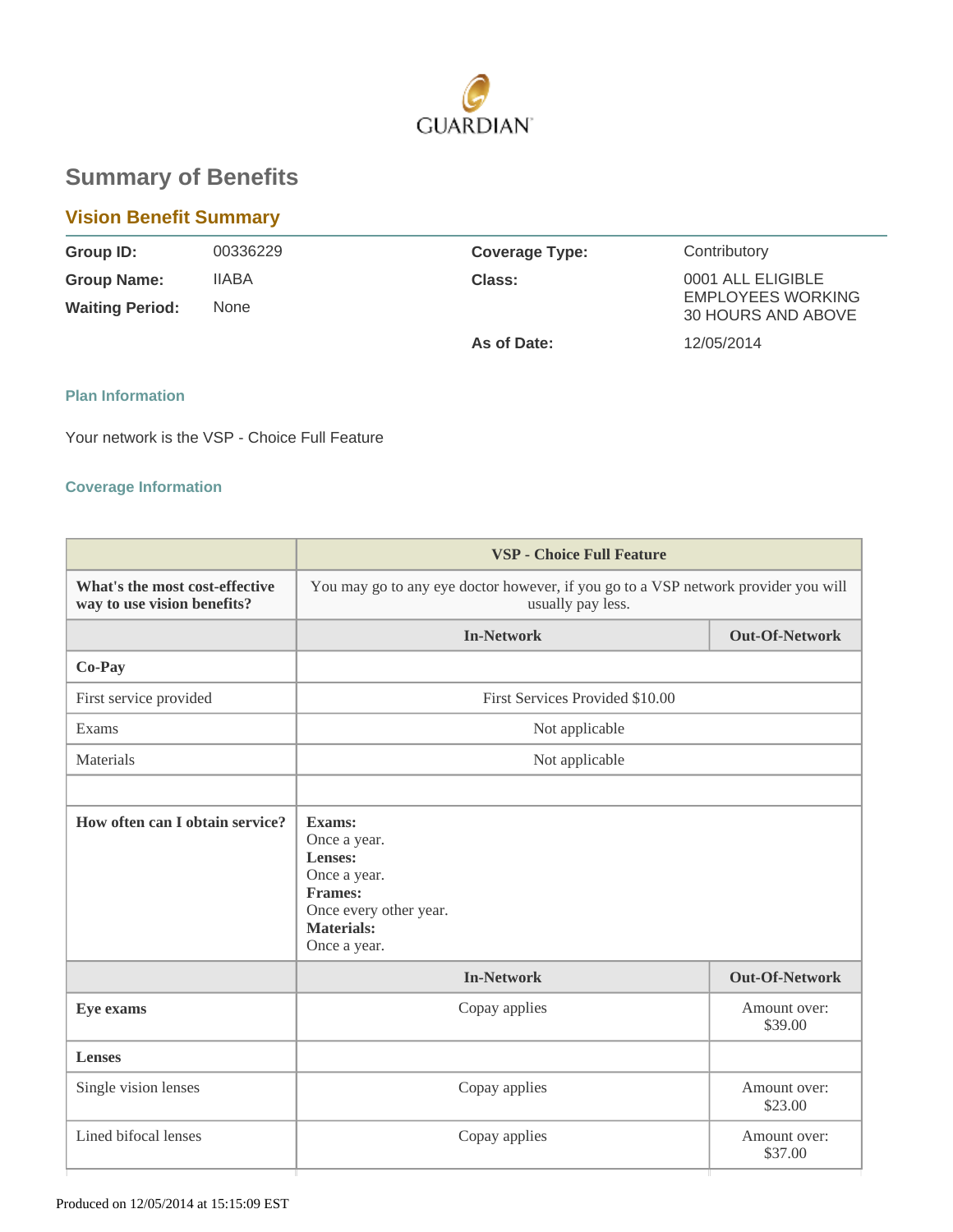|                                                               | <b>VSP - Choice Full Feature</b>                                                                        |                          |  |
|---------------------------------------------------------------|---------------------------------------------------------------------------------------------------------|--------------------------|--|
| What's the most cost-effective<br>way to use vision benefits? | You may go to any eye doctor however, if you go to a VSP network provider you will<br>usually pay less. |                          |  |
|                                                               | <b>In-Network</b>                                                                                       | <b>Out-Of-Network</b>    |  |
| Lined trifocal lenses                                         | Copay applies                                                                                           | Amount over:<br>\$49.00  |  |
| Lenticular lenses                                             | Copay applies                                                                                           | Amount over:<br>\$64.00  |  |
| <b>Contact Lenses</b>                                         |                                                                                                         |                          |  |
| Conventional                                                  | Amount over: $$130.002$                                                                                 | Amount over:<br>\$100.00 |  |
| Planned replacement and<br>disposable                         | Amount over $$130.002$                                                                                  | Amount over:<br>\$100.00 |  |
| Medically necessary                                           | Copay Applies                                                                                           | Amount over:<br>\$210.00 |  |
| Evaluation and fitting                                        | 15% off professional fee $1$                                                                            | Not Covered              |  |
| <b>Frames</b>                                                 | \$130.00, 20% discount on amount over \$130.00.                                                         | Amount over:<br>\$46.00  |  |
| <b>Lens &amp; Frame Allowance</b>                             | No discounts                                                                                            | No discounts             |  |
| <b>Cosmetic Extras</b>                                        | Discounted at an average of 20%-25% providers UCR.                                                      | No discounts             |  |
| <b>Laser correction surgery</b>                               | Average 15% discount off usual price or 5% off promotional<br>price.                                    | No discounts             |  |

#### **Vision and General Exclusions**

#### Important information

This policy provides vision care limited benefits health insurance only. It does not provide basic hospital, basic medical or major medical insurance as defined by the New York State Insurance Department. Coverage is limited to those charges that are necessary for a routine vision examination. Co-pays apply. The plan does not pay for:

- Orthoptics or vision training and any associated supplemental testing;
- Medical or surgical treatment of the eye;
- Eye examination or corrective eyewear required by an employer as a condition of employment;
- Replacement of lenses and frames that are furnished under this plan, which are lost or broken (except at normal intervals when services are otherwise available or a warranty exists).

The plan limits benefits for blended lenses, oversized lenses, photochromic lenses, tinted lenses, progressive multifocal lenses, coated or laminated lenses, a frame that exceeds plan allowance, cosmetic lenses; U-V protected lenses and optional cosmetic processes. The services, exclusions and limitations listed above do not constitute a contract and are a summary only. The Guardian plan documents are the final arbiter of coverage. Contract #GP-1-VSN-96-VIS et al.

### Laser Correction Surgery

Laser surgery is not an insured benefit. The surgery is available at a discounted fee. The covered person must pay the entire discounted fee. In addition, the laser surgery discount may not be available in all states.